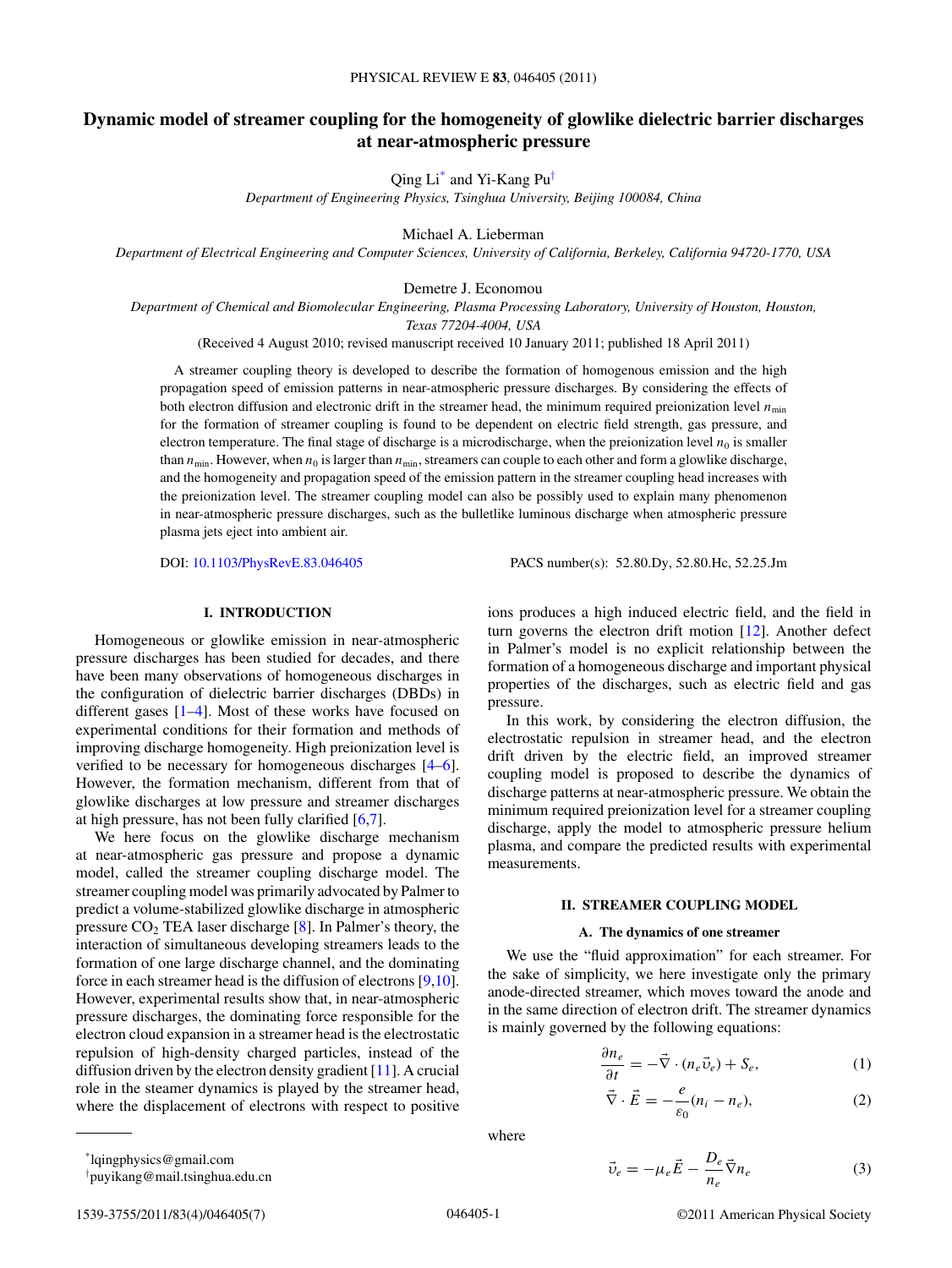<span id="page-1-0"></span>

FIG. 1. Simultaneous avalanche-streamer transition. (a) Avalanches start to develop when electric field arises to a certain value  $E_0$ . (b) Primary avalanches turn into streamers when they satisfy the criterion of streamer formation at the length of  $x_0$ . (c) Adjacent streamers just overlap with each other to form streamer coupling.

is the electron velocity,  $E$  is the electric field,  $t$  is the time, and *S*,  $\mu$ , and *D* are the particle source and the mobility and the diffusion coefficient, respectively. The subscripts *e* and *i* refer to electrons and positive ions, respectively; *e* in Eq. [\(2\)](#page-0-0) is the absolute value of electron charge. Here we have used the assumption that there is only one kind of positive ions.

In near-atmospheric pressure discharges consisting of two flat electrodes, electrons simultaneous leave the dielectric surface coated on the instantaneous cathode  $[5,6]$ , when the electrode polarity connected to the rectangular wave power source turns from positive to negative half cycle at time  $t = -\Delta t$ . Here  $\Delta t$  is the rise time of the external electric field from 0 to the value  $E = E_0$ , at which the primary avalanche starts at  $x = \Delta x$ . After the time  $t = 0$ , the external electric field  $E = E_0$  is applied as a uniform background electric field and fixed constant [see Fig.  $1(a)$ ]. At the place  $x = x_0$  with  $t = t_0$ , these simultaneous primary avalanches turn into simultaneous streamers. The streamer head radii in the propagation and the transverse directions are assumed to be  $R_p$  and  $R_t$ , respectively [see Figs. 1(b) and 1(c)]. Thus the basic dynamics of the development of avalanches and streamers is in the external electric field  $E_0$ . The detailed analysis and assumptions responsible for these equations are given as follows.

(1) Resulting from drift and diffusion of charged particles in the local electric field  $E$ , avalanche propagation is mainly determined by the motion of electrons. The ions can be treated as immovable particles, since their mobility  $\mu_i$  and diffusion coefficient  $D_i$  can actually be neglected, comparing with those of electrons [\[11,13,14\]](#page-6-0).

(2) The source term  $S_e$  is assumed to be directly proportional to the exponential of the first Townsend ionization rate *α* in the process of primary avalanche, as  $S_e \propto e^{\alpha x}$ , where *x* is the length of the avalanche [\[11\]](#page-6-0). In the other process of streamer propagation, the source term  $S_e$  could be treated as  $S_e \propto E e^{-|E_0/E|}$ , where  $E_0$  and *E* are external and total electric fields, respectively  $[15]$ . In the present work, we mainly focus on the former case.

(3) We concentrate on the streamer dynamics under a strong external electric field  $E_0$ , as the requirement of discharges at near-atmospheric pressure. According to the criterion of streamer formation, a streamer is born of an avalanche if the electric field  $E'$  induced from the space charge in the streamer head reaches the order of external field  $E_0$  [\[11\]](#page-6-0). The correspondingly approximate equality is

$$
E' = 2 \frac{e}{4\pi \varepsilon_0 R_0^2} e^{\alpha x_0} = E_0,
$$
 (4)

where  $R_0$  is the characteristic radius of space charge in the streamer head at the transforming moment. The streamer head region of intense ionization, moving together with a strong field, transforms the gas into plasma. A plasma channel is left behind due to the production of new plasma region.

For the avalanche-streamer transition, if the expansive force on the streamer head edge is dominated by electrostatic repulsion or electron diffusion, according to Eq. [\(3\)](#page-0-0), the speed of electrons can be approximately expressed as

$$
\upsilon_e \approx \max \left[ \mu_e |\vec{E}_0 + \vec{E}'|, \left| -\mu_e \vec{E}_0 - \frac{D_e}{n_e} \vec{\nabla} n_e \right| \right]. \tag{5}
$$

In near-atmospheric pressure discharges, the expansion of an avalanche head is mainly due to the repulsive force rather than the diffusion one. The difference of the two forces in magnitude can be one or two orders in many cases, such as in atmospheric pressure discharges [\[11\]](#page-6-0).

Due to the cancellation of the induced repulsive field between the simultaneously developed adjacent streamer heads in the transverse direction, the dominating terms of Eq. (5) for the directions of propagation and transverse are repulsion and diffusion, respectively. Thus the radii in these two directions are different, and

$$
R_p \geqslant R_t. \tag{6}
$$

According to Eqs.  $(4)$  and  $(6)$ , the spherical closed surface of radius  $R_p$  cover the total space charge head, whose charge is proportional to the enclosed electric charge  $e \exp(\alpha x_0)$ . Using Gauss's theorem, the electric flux through the spherical closed surface is proportional to the enclosed electric charge  $e \exp(\alpha x_0)$ , as expressed by

$$
4\pi R_p^2 E'_p = Q_0/\varepsilon_0 \approx e \exp(\alpha x_0)/\varepsilon_0,
$$

where *Q*<sup>0</sup> is the space charge in streamer head. We can obtain the induced electric field from the negative space charge at the front of the streamer head,

$$
E'_{p} \approx \frac{e}{4\pi\varepsilon_{0}R_{p}^{2}}e^{\alpha x_{0}} = \frac{1}{2}E_{0}.
$$
 (7)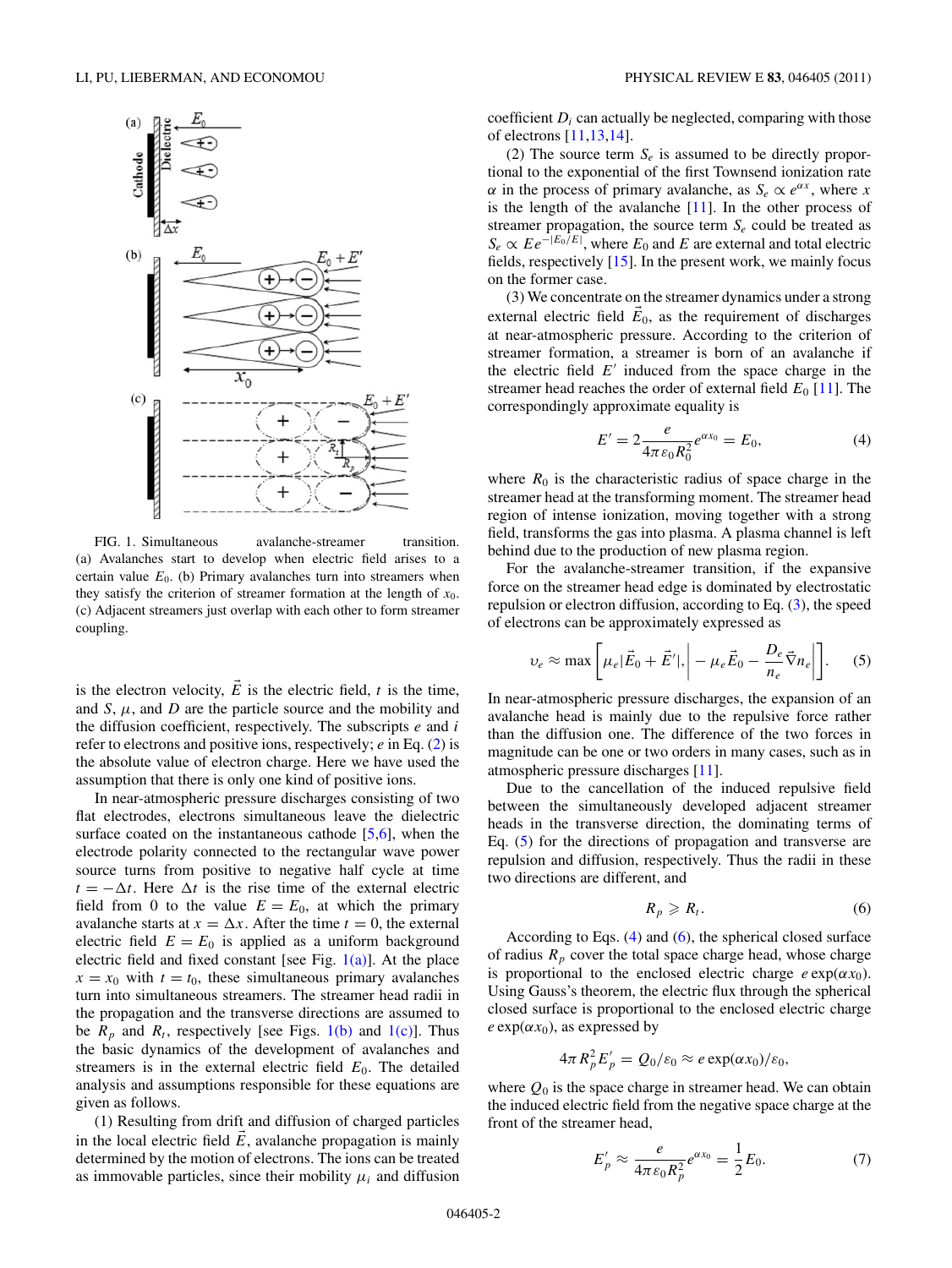<span id="page-2-0"></span>The space charge in a streamer head has axial symmetry, although it does not have spherical symmetry. The electron dynamics at streamer head front is mainly determined by the local electric field, which is governed by Gauss's theorem in the propagation direction, as shown in Eq. [\(7\)](#page-1-0). Thus the development of an avalanche and a streamer approximately obeys

$$
\frac{dR_p}{dt} = \mu_e E'(t) \approx \frac{e\mu_e}{4\pi \varepsilon_0 R_p^2} e^{\alpha x}.
$$

We can use the approximation  $\alpha(E) = \alpha(E_0)$  during the development of an avalanche to simplify the calculation when the external electric field is only slightly distorted [\[11\]](#page-6-0). Using  $x = \mu_e E_0 t$ ,  $R_p$  can be obtained from the last equation as

$$
R_p(x) = \left(\frac{3e}{4\pi\varepsilon_0 E_0}\right) e^{\alpha x/3},
$$

for  $x < x_0$ . Using this expression at  $x \to x_0$  and Eq. [\(7\)](#page-1-0), when a streamer is born of an avalanche:

$$
\frac{1}{2}\mu_e E_0 = \mu_e E'_p = \frac{\mu_e E_0 d R_p}{dt}\bigg|_{x=x_0} \approx \frac{\mu_e \alpha(E_0) R_p}{3}.
$$

Therefore we obtain the streamer head radius in the propagation direction:

$$
R_p \approx \frac{3}{2\alpha(E_0)}.\tag{8}
$$

Now we focus on the dynamics in the transverse direction, and only the case of two adjacent avalanches or streamers connected and near-connected is discussed. Assuming that the distance between the adjacent simultaneous streamers is *d* (only  $d/2 \le R_t$  is discussed here), the distance from the middle of the two heads to the tip of one streamer is *δ*, which satisfies

$$
\delta\leqslant \tfrac{1}{2}d-R_t\ll \tfrac{1}{2}d
$$

when  $d/2$  is slightly larger than  $R_t$ . Thus we can estimate the electric field strength  $E'_t$  at the tip of transverse direction as

$$
E'_t \approx \left| \frac{Q_1}{4\pi \varepsilon_0 R_t^2} - \frac{Q_2}{4\pi \varepsilon_0 (d - R_t)^2} \right|
$$
  

$$
< \frac{Q_1}{4\pi \varepsilon_0 R_t^2} \left| \frac{1}{R_t^2} - \frac{1}{(d - R_t)^2} \right| R_t^2
$$
  

$$
\approx \frac{Q_1}{4\pi \varepsilon_0 R_t^2} \frac{4\delta}{d/2} \ll \frac{Q_1}{4\pi \varepsilon_0 R_t^2},
$$
(9)

where  $Q_1$  and  $Q_2$  are the two streamer head's effective charges, both of which are smaller than the total space charge  $e \exp(\alpha x_0)$ in one streamer head due to  $R_t < R_p$ . Since the electric field *E*<sup> $t$ </sup> is much smaller than  $Q_1/(4\pi\varepsilon_0 \dot{R}_t^2)$ , which is in the same scale of  $E_p'$ , we need to consider the effect of diffusion, which is almost not affected by the adjacent avalanches or streamers before they are overlapped, according to Eqs.  $(3)$ ,  $(5)$ , and (9). Thus we here assume that the expansive force at streamer head edge is dominated by electron diffusion in the transverse direction.

The radius  $R_t$  grows with time  $t$  before the avalanchestreamer transition, and  $t \approx x/(\mu_e E_0)$ . According to Eqs. [\(7\)](#page-1-0) and  $(8)$ , we obtain the avalanche developing time  $t_0$ :

$$
t_0 \approx \frac{1}{\mu_e E_0 \alpha(E_0)} \ln \frac{9\pi \varepsilon_0 E_0}{2e\alpha^2(E_0)},
$$

where  $E \approx E_0$  is used from  $x = 0$  to  $x = x_0$  in the avalanche development. Inserting this value into the characteristic diffusion law, we obtain the corresponding transverse radius  $R_t$ increased by diffusion:

$$
R_t \approx \left[\frac{4D_e}{\mu_e E_0 \alpha(E_0)} \ln \frac{9\pi \varepsilon_0 E_0}{2e\alpha^2(E_0)}\right]^{1/2}.
$$
 (10)

The integral of *E* should be considered for a more accurate calculation. However, considering the uncertainty due to lack of clear plasma edge, the above approximation is enough for our estimation.

#### **B. The dynamics of collective streamers**

Using seed electron density  $n_0$ , we can define two dimensionless streamer densities for the transverse and the propagation directions, respectively:

$$
\xi_t \equiv \frac{4\pi}{3} R_t^3 n_0
$$

and

$$
\xi_p \equiv \frac{4\pi}{3} R_p^3 n_0.
$$

Here  $\xi_t$  and  $\xi_p$  can be treated as two criteria for determining the formation of streamer coupling and describing the dynamics of streamer coupling, respectively. The details are discussed as follows.

First, we focus on the homogeneity in the transverse direction. As shown in Fig.  $1(c)$ , these simultaneous streamers will overlap if the transverse radius  $R_t$  is larger than the halfdistance between adjacent streamer head centers. For better discussion and comparison with experimental results below, the density of simultaneous primary electrons is expressed as the volume density  $n_0$ , which is known as the preionization level. We can make the rough estimation that the streamers can couple to each other only if the half-distance between the heads of adjacent streamers is smaller than  $R_t$ . This requires a preionization level  $n_0$  high enough to reduce the distance between streamer heads, i.e.,

$$
n_0 \geqslant \frac{3}{4\pi R_t^3}.\tag{11}
$$

The equal sign case of Eq.  $(11)$  is shown in Fig.  $1(c)$ . The overlapping streamers hereafter are called streamer coupling, whose propagation is like one single streamer, except that it has a much larger space charge head. The corresponding criterion for streamer coupling formation can be reexpressed as

$$
\xi_t \geqslant 1,\tag{12}
$$

and thus we obtain the expression for the primary electron density,

$$
n_0 \gtrsim n_{\min} \equiv \frac{3}{4\pi} \left[ \frac{4k_B T_e}{eE_0 \alpha(E_0)} \ln \frac{9\pi \varepsilon_0 E_0}{2e\alpha^2(E_0)} \right]^{-3/2},\qquad(13)
$$

where the Einstein relation of  $D_e/\mu_e = k_B T_e/e$  is used,  $k_B$  is the Boltzmann constant,  $T_e$  is the electron temperature, and  $n_{\text{min}}$  is defined as the minimum required preionization level. Since  $\alpha = \alpha(E_0, P)$ ,  $n_{\text{min}}$  is a function of the external electric field *E*0, the gas pressure P*,* and the electron temperature *Te*.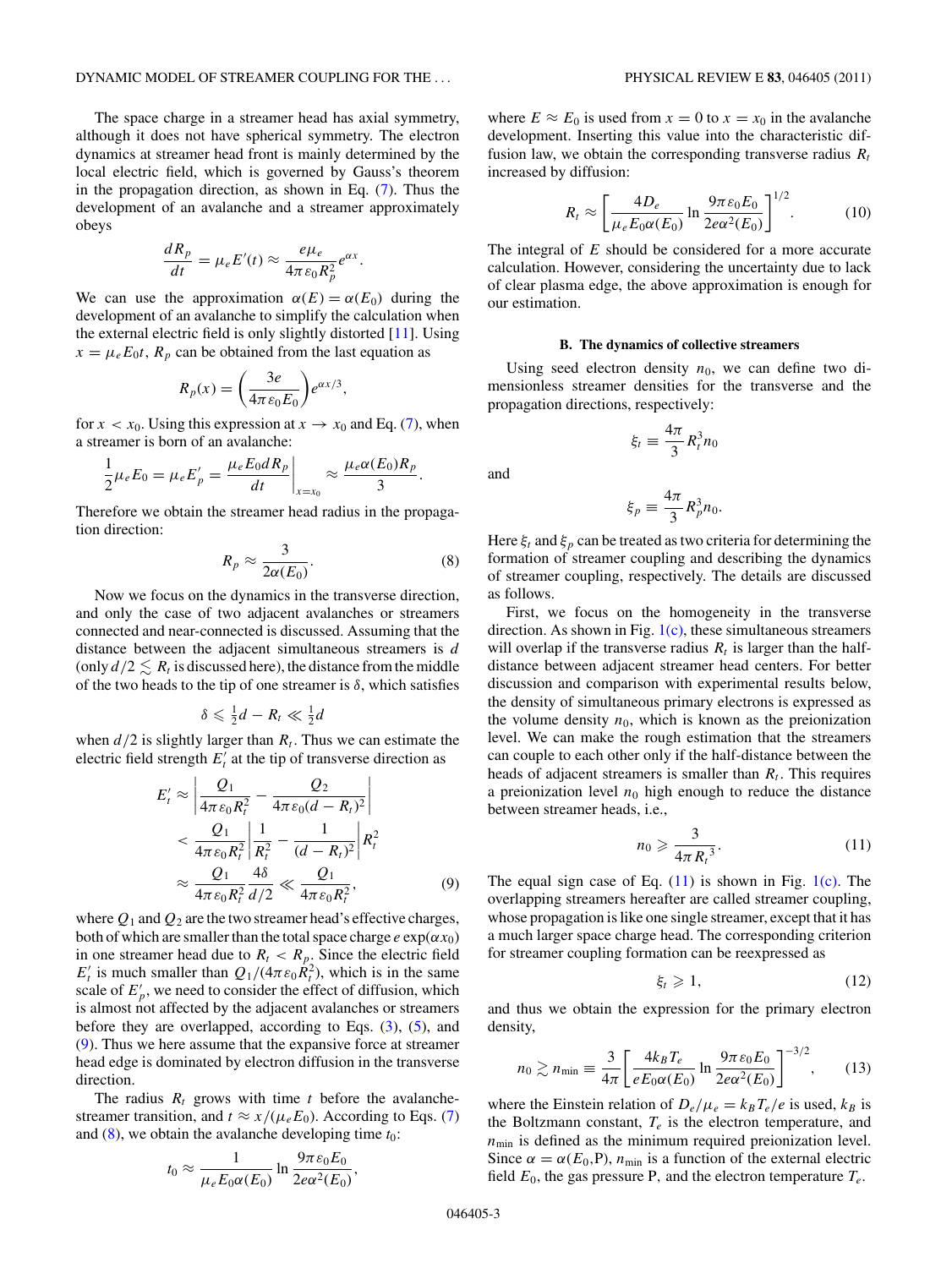<span id="page-3-0"></span>The streamer coupling in the propagation direction can be described by the dimensionless density  $\xi_p$ . The dynamics of charged particles are determined by the electric field, and the motion of streamer coupling is mainly determined by the electric field strength at the front of the streamer head *EM*. In the case of  $\xi_p > 1$ , we approximately treat the number  $\xi_p$ of total streamer heads in the space  $\frac{4\pi}{3}R_p^3$  as the multiple of electric field from one single streamer. Using Eq. [\(8\)](#page-2-0),  $\xi_p$  can be expressed as

$$
\xi_p \approx \frac{9\pi}{2\alpha^3(E_0)} n_0.
$$

Considering Eq. [\(7\)](#page-1-0), the total electric field can be estimated as

$$
E_M \approx (1+\xi_p/2)E_0.
$$

In the case of  $\xi_p \leq 1$ , the streamer coupling effect can be ignored, since there is not more than one streamer head in the space  $\frac{4\pi}{3}R_p^3$ . Therefore  $E_M$  can be estimated as

$$
E_M \approx \begin{cases} \left(1 + \frac{9\pi}{4\alpha^3} n_0\right) E_0 & \text{if } \xi_p > 1, \\ 1.5 E_0 & \text{if } \xi_p \leq 1. \end{cases} \tag{14}
$$

The strength of electric field  $E_M$  results from the total effect of streamer heads when  $\xi_p > 1$  and is small when  $\xi_p \leq 1$ .

Besides the minimum requirement of preionization level [see Eq.  $(13)$ ], the uniformity of preionization is also important for the generation of homogenous discharges. A nonuniform distribution of high surface charge density on the dielectric may cause a radially inhomogenous discharge, since the induced electric field could be strongly inhomogeneous. When the rise time of external electric field is short enough, a sufficiently large perturbation of the surface charge can stimulate the formation of a filamentary discharge [\[16\]](#page-6-0). In this case, Eqs.  $(12)$  and  $(14)$  are not valid. The details of this instability are not discussed here.

# **C. The minimum required seed electron density in an atmospheric pressure helium plasma**

Applying the above theoretical results to an atmospheric pressure helium plasma, we find that the minimum required seed electron density is relatively low for a discharge with a high electron temperature and a low external electric field (see Fig. 2). Choosing data  $\alpha \approx 5.3 \times 10^3 \text{m}^{-1}$  from the estimated experimental value [\[17\]](#page-6-0), and a typical experimental condition of  $T_e = 2eV, E_0 = 4kV/cm$ , we can obtain

$$
n_{\min}^{\text{He}} \sim 1.1 \times 10^5 \text{cm}^{-3}.
$$
 (15)

The above result is dependent on experimental conditions. The experimental minimum required density for an atmospheric pressure helium homogeneous discharge is on the order 105cm−<sup>3</sup> [\[10\]](#page-6-0), which is in favor of our predicted result of a typical experimental condition.

Based on the above calculation, the predicted result for the streamer head radius in the propagation direction is  $R_p^{\text{He}} \sim$ 0.03 cm and in the transverse direction is  $R_t^{\text{He}} \sim 0.01 \text{ cm}$ . The two values suggest that the distribution of space charge in the streamer head is like a "goose egg", as shown in Fig. [1\(c\).](#page-1-0) These results support the above estimation that the electrostatic



FIG. 2. (Color online) Distribution of minimum required seed electron density  $n_{\min}$  for atmospheric pressure helium plasma with electron temperature  $T_e$  and electric field  $E_0$ .

force is larger than the diffusion force in the propagation direction.

Figure 3 shows the transverse one-dimension distribution of the total field strength *E* in the propagation direction at the front of the streamer heads for the same discharge condition as Eq. (15). Only the cases of two adjacent streamers coupled and near-coupled are drawn. The electric field strength at the streamer head tip is estimated from Eq.  $(14)$  in the range of *ξp >* 1, and the electric field at small obliquity away from the tip direction is roughly estimated by projecting  $E_M$  to



FIG. 3. (Color online) Distribution of the total electric field *E* projected in the streamer direction at the front of streamers for different primary seed electron densities. We choose an electron temperature of 2 eV and a helium plasma at atmospheric pressure. The lines for  $n_0 = 5.0 \times 10^5$ cm<sup>-3</sup> and  $20 \times 10^5$ cm<sup>-3</sup> are plotted for an exponential *y* axis, and the other lines for a uniform *y* axis.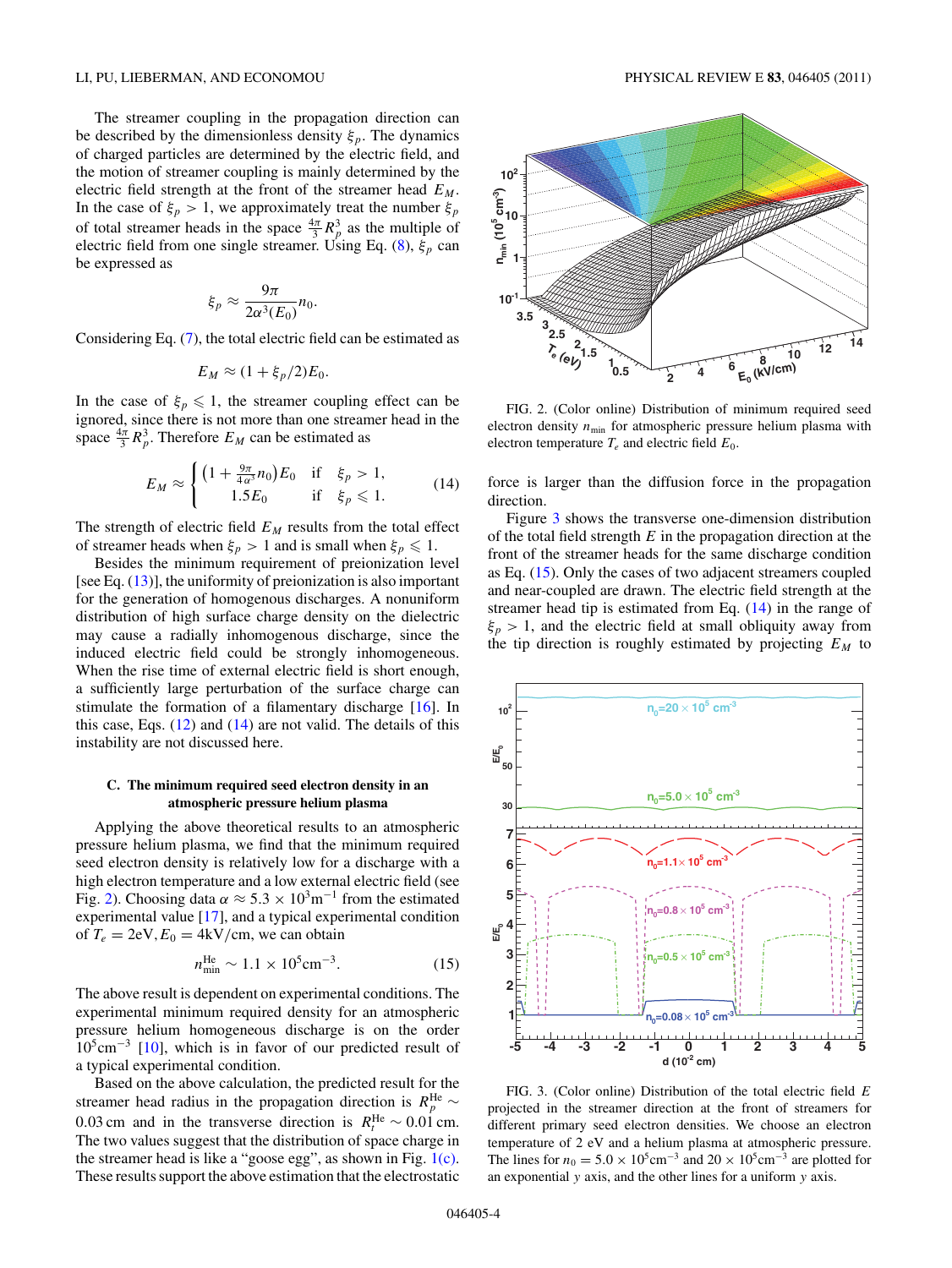<span id="page-4-0"></span>the corresponding obliquities. The electric field in the space between streamers is only the external electric field  $E_0$  when the streamer heads are not connected.

Streamers do not couple with each other when the primary seed electron density  $n_0$  is lower than the minimum required preionization level  $n_{\text{min}}$ , such as  $n_0 = 0.08, 0.5$ , and  $0.8 \times 10^5$ cm<sup>-3</sup>. The corresponding experimental observation is the presence of microdischarges, and the plasma is filamentary. End-on views of these discharges show that there are many bright spots, each of which has an almost cylindrical plasma channel  $[18]$ . The electric field is continuous for the streamer coupling when  $n_0 \geqslant n_{\min}$ , and its relative smoothness increases with  $n_0$ , such as  $n_0 = n_{\min}, 5n_{\min}$ , and  $20n_{\min}$ . This indicates that the distributions of ionization and radiative processes are almost homogeneous for the case of streamer coupling, and the emission homogeneity is improved by increasing the preionization level  $n_0$ . This prediction is qualitatively consistent with the experimental results [\[6,10\]](#page-6-0), which suggests that a homogeneous discharge can be obtained only with a high preionization level.

# **D. The propagation of streamer head in an atmospheric pressure helium plasma**

Since the streamer coupling head is the most intensive ionization region, the propagation of the streamer coupling head represents the motion of the discharge pattern in an actual experiment. The development of the streamer coupling is led by the drift of electrons at the front of the streamer coupling head, since streamers propagate along the direction of the strongest electric field [\[11\]](#page-6-0). Therefore we can obtain the propagation speed of the streamer coupling head:

$$
\upsilon \approx \begin{cases} \mu_e E_0 \left( 1 + \frac{9\pi}{4\alpha^3} n_0 \right) E_0 & \text{if } \xi_t \ge 1, \\ \mu_e E_0 \left( 1 + \frac{9\pi}{4\alpha^3} n_0 \right) E_0 & \text{if } \xi_t < 1 \text{ and } \xi_p > 1 \quad (16) \\ 1.5 \mu_e E_0 & \text{if } \xi_p \le 1. \end{cases}
$$

Figure 4 shows the propagation speed of the discharge pattern in the above three ranges, using the data of electron mobility  $\mu_e = 1.1 \times 10^3 \text{ cm}^2 \text{V}^{-1} \text{s}^{-1}$  in an atmospheric pressure helium plasma [\[7\]](#page-6-0). Different discharge regions are separated by two vertical dashed lines according to preionization levels. The left vertical dashed line divides the left region of single streamers, ignoring the collective effect from the right region of streamer coupling, where the interaction of the electric field from other streamers needs to be considered. The right vertical dashed line divides the streamer coupling region into two subregions. The right region is corresponding to streamers overlapping with each other and inducing a glowlike discharge, as denoted in Fig. 4. In the middle region, although the discharge is not physically contacted, the streamers are weakly coupled but do not result in a glowlike discharge.

#### **III. DISCUSSION**

There are few experimental results from the direct investigation of streamer radius and homogeneity in glowlike discharges to confirm this streamer coupling model directly. However, the importance of initial electrons spontaneously



FIG. 4. Distribution of the propagation speed of the emission pattern with primary electron density at  $T_e = 2$  eV and  $E_0 = 4$ kV/cm for atmospheric pressure helium plasma. The left and right regions separated by vertical dashed lines denote discharges of single streamers and streamer coupling, respectively.

leaving the cathode for forming a homogenous discharge in atmospheric pressure DBDs has been widely studied [\[5,16\]](#page-6-0). The increase of the discharge homogeneity with a high level of preionization is verified by simulations and experiments [\[5,6\]](#page-6-0). In particular, the requirement of a minimum preionization level in the streamer coupling model is consistent with the "memory effect" of charged particles from last discharge, contributing to preionization level [\[6\]](#page-6-0). In the first several half cycles without the "memory effect," there is no homogenous discharge, but instead a filamentary discharge. These results are in agreement with the streamer coupling model.

The propagation of "single streamers" has been reported to be much different in head field and speed [\[7,11–15,19\]](#page-6-0). The radius of a "single positive streamer" has been revealed to grow with time, and the speed is about one order of magnitude higher than that of a negative streamer [\[7,11,12\]](#page-6-0). These observations contradict classical single streamer theory, which predicts that both single streamers have the same scale of speed, and that the values of speed and radius are constant for the same discharge conditions [\[7,11\]](#page-6-0). These phenomena of a "single positive streamer" could possibly be explained by our streamer coupling model, which suggests that it is not a classic single positive streamer, but an overlapped one consisting of many single streamers, since there may be many induced secondary avalanches around the positive streamer head. These avalanches can couple with each other when their negative heads are driven by the induced electric field from positive streamer head and coupled secondary avalanche heads simultaneously. Thus the total charges and the radius of the positive streamer head will increase with the propagation of the positive streamer, and its velocity also increases due to the enhancement of the induced electric field. This process proves that the streamer is very difficult to be sustained as a "single streamer".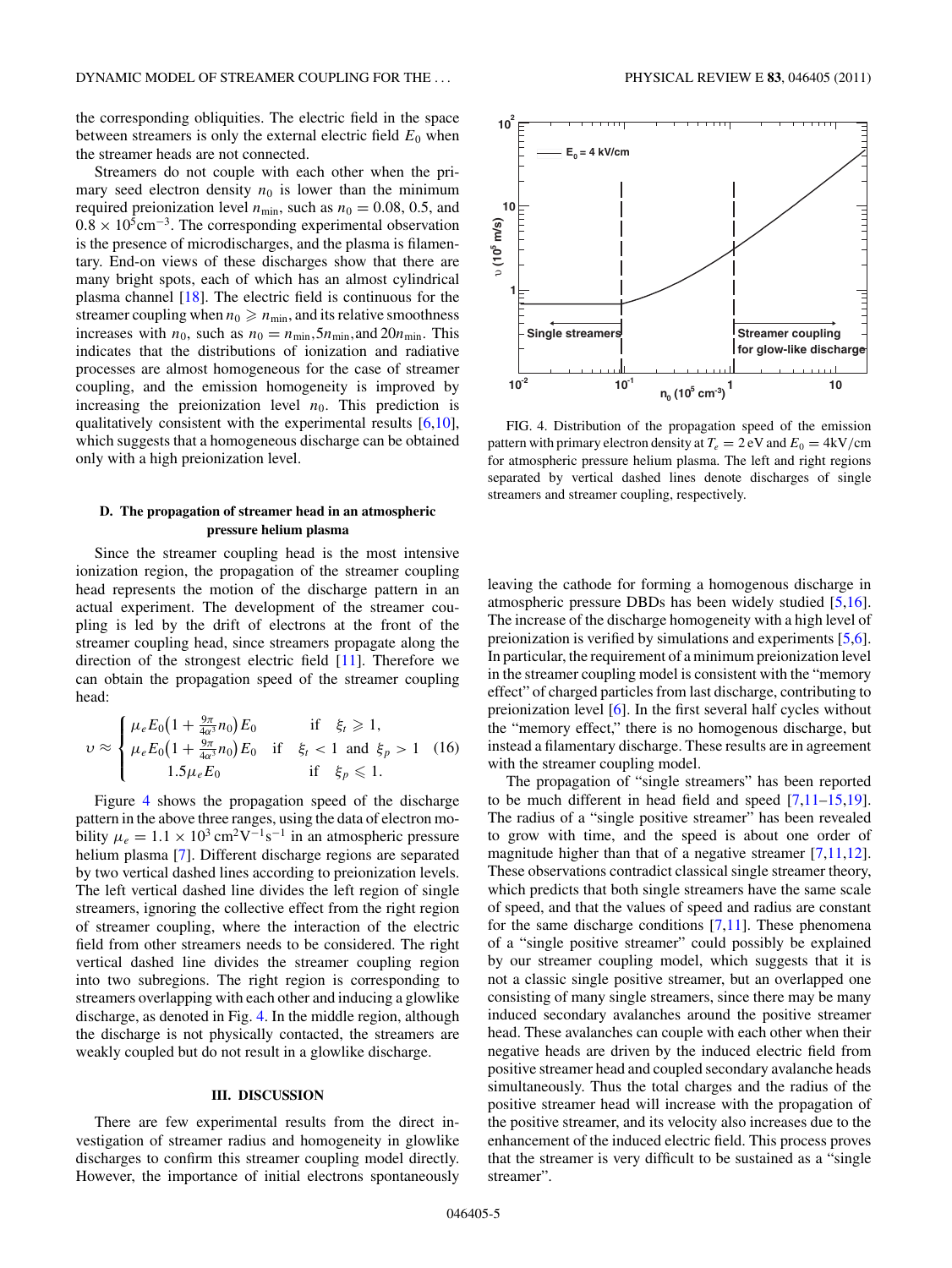In the following subsections, we will interpret the puzzling phenomena of "plasma bullets" at atmospheric pressure and present a possible experiment to verify our dynamic streamer model.

# **A. The phenomena of "plasma bullets" at atmospheric pressure**

In recent experiments, an atmospheric pressure plasma jet (APPJ), originating from a dielectric barrier discharge and spraying into ambient air, is found to be traveling in a bulletlike plasma volume with a high propagation speed of the order of 104 <sup>∼</sup> 106 <sup>m</sup>*/*s and a ring-shaped cross-sectional emission pattern, named a "plasma bullet" [\[20–24\]](#page-6-0). The model of a self-sustained photoionization streamer [\[24\]](#page-6-0), first developed by Dawson and Winn [\[19\]](#page-6-0), was invoked to explain the nature of a plasma bullet as a "single streamer" and its plasma channel as absolute insulation [\[15,19\]](#page-6-0). In a "single streamer" model, the brightest place is located at the streamer tip, the center of streamer front, where the total electric field is the most intense. Although the model suffices to account for the scale of propagation speed, it is inadequate to explain the ring-shaped emission pattern of axial-symmetrical homogeneity in its cross section and the change of propagation speed with external electric field [\[21–23\]](#page-6-0). Furthermore, it can also not explain the propagation of negative "plasma bullets"  $[25]$ , which are not prolonged mainly by photoionization [\[7\]](#page-6-0). Thus, an APPJ is neither a "single streamer" discharge nor like a traditional Townsend or glow discharge, which are homogeneous in the radial directions and reach their brightest emission in the vicinity of the anode or cathode  $[4–6]$ .

Now using the above streamer coupling model, we try to explain the ring-shaped emission pattern by two factors, the axially symmetric distributions of gas mixing ratios and the initial electrons, which determine chemical and physical processes, respectively. The main ionization process in plasma jets of helium gas flow is Penning ionization between helium metastable states and nitrogen molecules [\[23,26\]](#page-6-0), and the ionization rate  $\alpha$  reaches its maximum value when the content ratio of nitrogen in the helium plasma is about at the level of  $10^{-4}$ , which distributes as a ring shape in the cross-sectional direction when an APPJ ejects into ambient air [\[27,28\]](#page-6-0). The residual charges of the last half cycle are trapped near the inner surface of dielectric [\[29\]](#page-6-0) or in the bulk space inside the tube [\[30\]](#page-6-0) and work as the seed charges when the power electrode changes its polarity. These seed charged particles of the axially symmetric distribution can initiate a ring-shaped coupling streamer head in the case of high enough density, since the streamers have precedence to develop at the highest *α* place of the ring-shaped distribution in the cross-sectional direction over other places along the APPJ, and this development suppresses discharges at other places through the induced electric field. Thus it is very easy to form a ring-shaped streamer coupling head when an APPJ flows out of tube nozzle, as explained by Fig. [3,](#page-3-0) and this head indicates a ring-shaped emission in cross-sectional direction.

According to the streamer coupling model, the propagation speed of the discharge pattern depends on the streamer coupling density  $\xi_p$ , which is determined by the preionization level  $n_0$  and the external electric field  $E_0$ ; see Eq. [\(16\)](#page-4-0) and Figs. [3](#page-3-0) and [4.](#page-4-0) The scale and the variation trend of the

propagation speed in Fig. [4](#page-4-0) is consistent with the experimental results of a "plasma bullet" [\[20–22,24\]](#page-6-0). The explanation would be developed quantitatively in future researches.

#### **B. A possible experiment**

Although the streamer coupling model is consistent with the above mentioned experimental results, it must be noted that, as this model is a new attempt and as no other experiments verify the model quantitatively, it is impossible to give definitive comparisons with experimental results. An identifying experiment needs to be done to verify the predictions quantitatively.

For an atmospheric pressure helium discharge of DBD, by using a transversely excited atmospheric pressure  $CO<sub>2</sub>$  laser system  $[31]$ , we can control the preionization level  $n_0$  in the setup of capacitively coupled plasma to verify Figs. [3](#page-3-0) and [4.](#page-4-0) Figure [3](#page-3-0) suggests that the contrast between streamer emissions and the background emission increases with  $n_0$  when  $n_0$  <  $n_{\text{min}}$ , and that the homogeneity and intensity of the emission pattern increases with  $n_0$  when  $n_0 > n_{min}$ . Figure [4](#page-4-0) suggests the propagation speed of discharge pattern under a certain electric field and preionization level, and that it increases with  $n_0$ . We can verify our model with such experiments.

# **IV. CONCLUSIONS**

We have analytically derived the minimum required preionization level and the propagation speed of the emission pattern for anode-directed streamer coupling, and we have determined the streamer coupling requirement to generate a homogeneous emission pattern in near-atmospheric pressure discharges. These depend on the external electric field strength, the gas pressure, and the electron temperature. In our model, streamer head expansion in the transverse direction is suppressed by the space charge in adjacent streamer heads, and the total space charge in one streamer head can be described by the radius in the propagation direction. Based on these predictions, we have discussed the emission homogeneity and its propagation speed in an atmospheric pressure helium plasma as an example. Our predictions are consistent with experimental results.

Although there is no definitive experiment to verify this dynamic model, the model of streamer coupling is very useful for understanding the dynamical processes in the development of a near-atmospheric pressure plasma. It is also interesting for investigating the overlap of streamers in the emission pattern of a homogeneous discharge. More detailed comparisons between theoretical and experimental results are still to be expected.

# **ACKNOWLEDGMENTS**

We are very grateful for useful discussions with Mark J. Kushner, Hideya Nishiyama, Takehiko Sato, Hidemasa Takana, and Jiang-Tao Li. This work is in part supported by the National Natural Science Foundation of China under Grant No. 10775087 and 11075093.